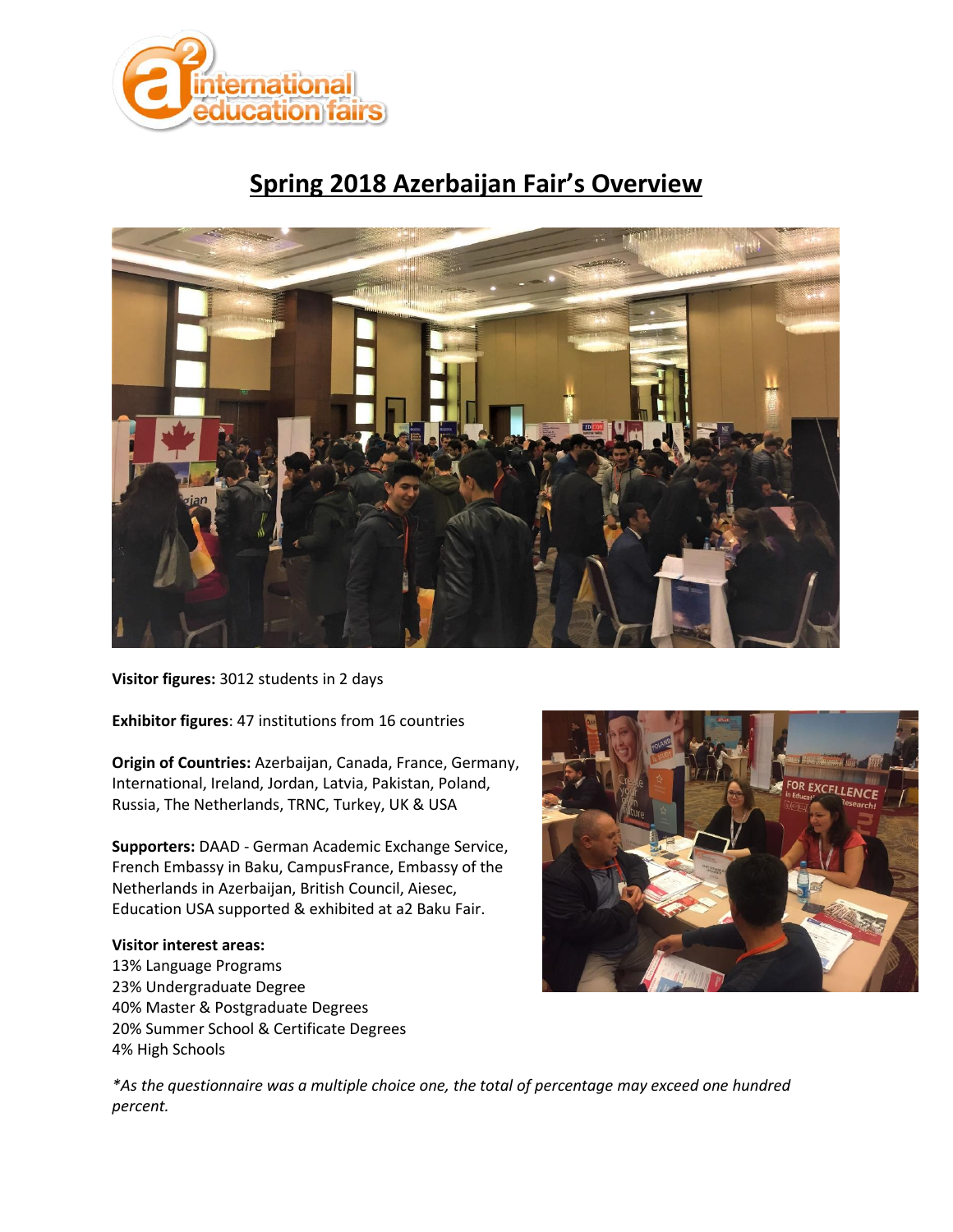



### **How we promoted our fairs?**

- **- TV**: Advertisement on Xazar TV & ATV.az interviews
- **- SOCIAL MEDIA:** We used Facebook, Instagram, Twitter & many web pages
- **- OUTDOOR**: Posters were hung in Baku streets. Flyers were distributed in high schools, colleges, universities, associations, student clubs
- **- DIRECT INVITATIONS:** Fair invitations were sent to educational institutions & academic advisors
- **- SCHOOL VISITS & INVITATIONS**: Public & private colleges, high schools, universities were invited to the fair
- **- WEB ADVERTSING:** a2 Fairs promoted its educational events at various websites, online magazines & newspapers



 $OQ$ 22.272 beğenme

94 yorumun tümünü gör

- **- SMS & EMAILING:** a2 Sent out SMS & electronic invitations to its own student database and other sources' customer databases
- **- And much more…**



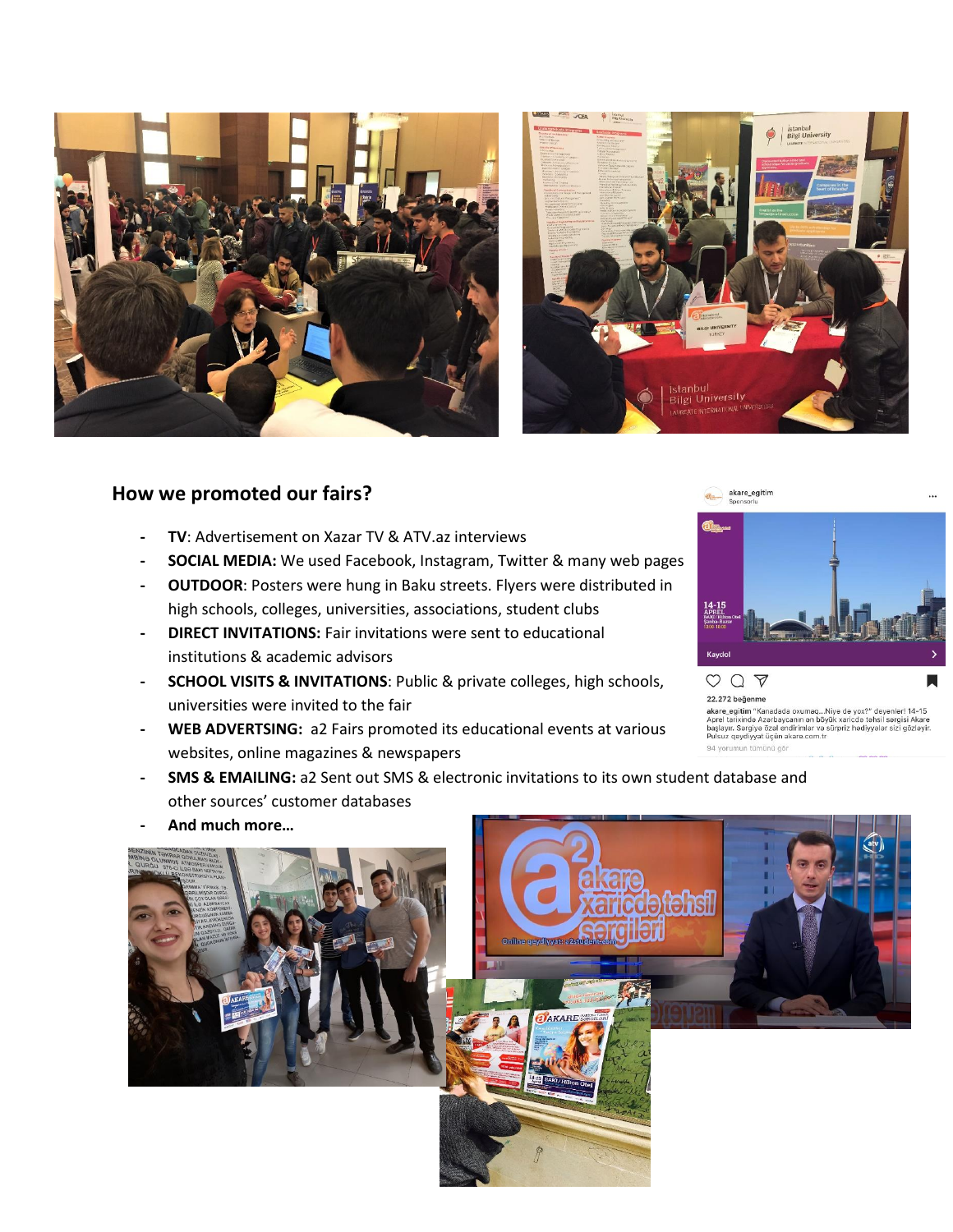**How did you evaluate our fairs?**